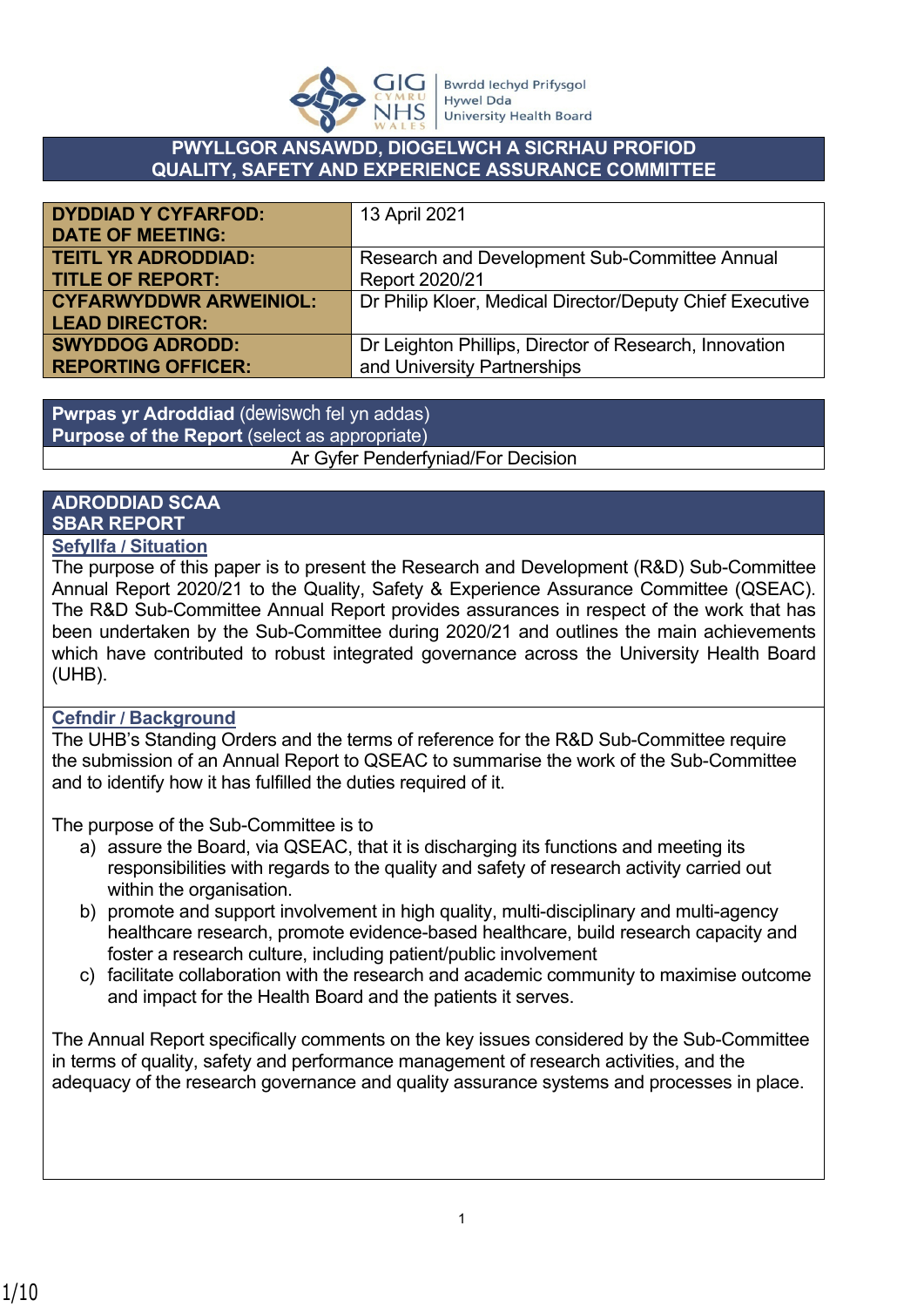### **Asesiad / Assessment**

The R&D Sub-Committee has been established under Board delegation with the Health Board approving terms of reference for QSEAC most recently at its Board meeting on 28<sup>th</sup> May 2020. The terms of reference of the R&D Sub-Committee (Version 0.9) were approved by the Sub-Committee on 14<sup>th</sup> September 2020 and subsequently ratified at the QSEAC meeting on  $6<sup>th</sup>$ October 2020.

These terms of reference clearly detail the Sub-Committee's purpose to provide assurance to QSEAC around the organisation's research activities, ensuring that there is an accurate reflection of quality, safety, and performance management to deliver against gaps in assurance.

In discharging this role, the Sub-Committee is required to oversee and monitor the research agenda for QSEAC in respect of its provision of advice to the Board, and ensure the implementation of the research agenda against the following areas of responsibility:

### **Assure the Board in relation to arrangements for ensuring compliance with all relevant frameworks, standards, legal and reporting requirements**

- The UK Policy Framework for Health and Social Care Research (2017).
- The Medicines for Human Use (Clinical Trials) Regulations (2004) as amended.
- The Medical Devices Regulations (2002) as amended.
- The General Data Protection Regulations (2018).
- International Conference for Harmonisation of Good Clinical Practice (ICH-GCP) standards (1996).
- Human Tissue Act (2004).

**Consider the implications for the Board of the outcomes arising from relevant external Regulatory Agency Inspections, reviewing progress with resulting Corrective And Preventative Action plans (CAPAs) and authorising their completion**

- The Medicines and Healthcare products Regulatory Agency (MHRA).
- The Human Tissue Authority (HTA).

**Oversee the development of the Board's R&D documentation in line with local and national priorities and guidance, for sign off by the Board after scrutiny by the Quality, Safety & Experience Assurance Committee**

- R&D Strategy.
- R&D Strategic Objectives.
- R&D Annual Plan.
- R&D Policies.
- R&D Standard Operating Procedures (SOPs).
- R&D Guidelines for Researchers.

**The R&D Sub-Committee will endeavour to ensure the Health Board maintains its University status by monitoring and driving improvement in those metrics associated with University status against which it will be judged by Welsh Government**

- Establishing and maintaining University Links.
- Contribution to Health Education and Training.
- Contribution to Quality Care.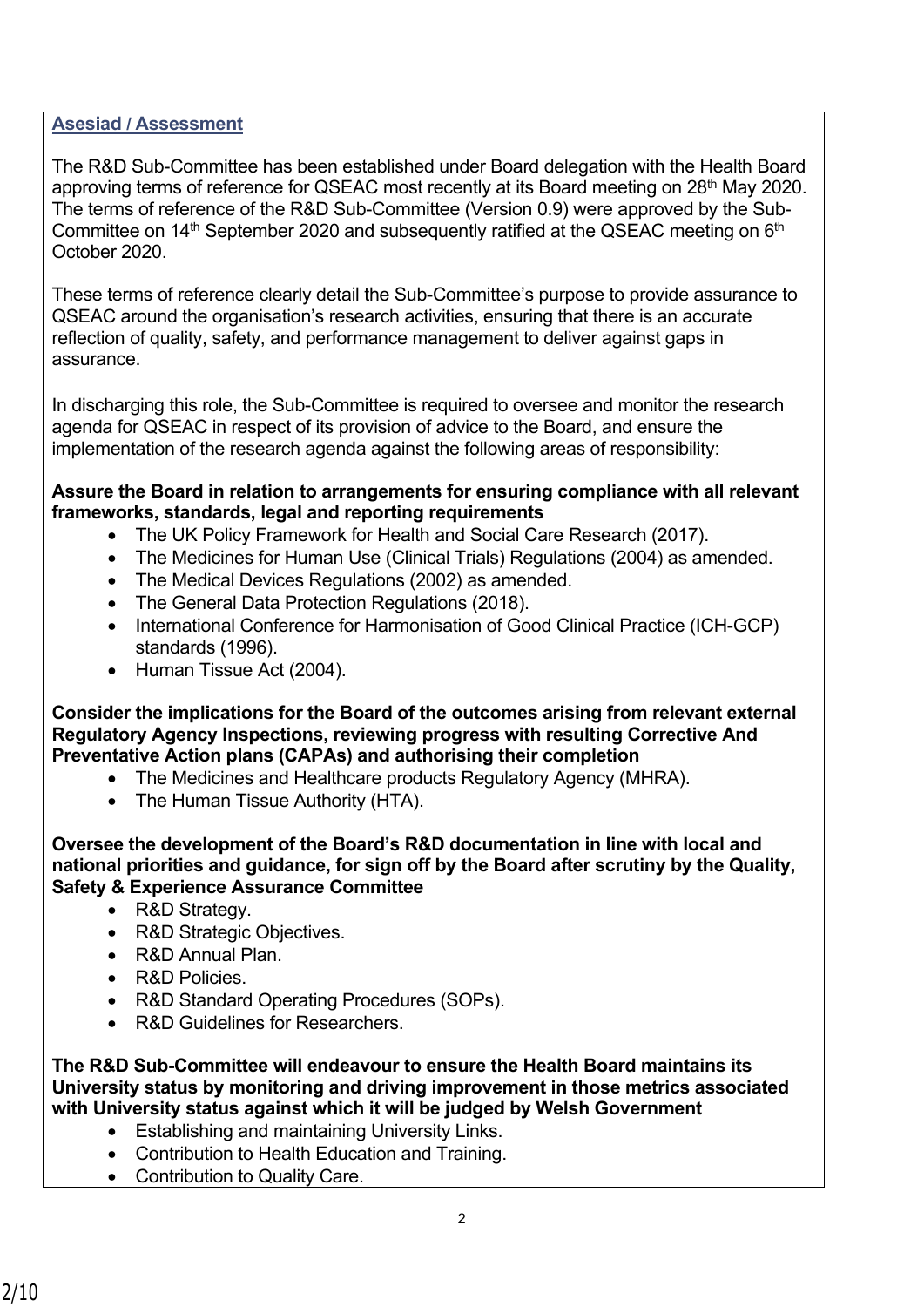- Contribution to Healthcare Research.
- Contribution to other Health related activities

# **The R&D Sub-Committee will provide general assurance to the Board by:**

- Ensuring strong relationships and effective communication with associated Higher Education Institutions and other external organisations.
- Reviewing new research applications pertaining to a member's specialist field / management responsibilities when requested by the R&D Manager.
- Promoting increased staff involvement in research activity, including facilitating access to relevant training to enhance research capacity and capability.
- Encouraging multi-disciplinary and multi-agency R&D, including patient/public involvement where appropriate.
- Reporting on R&D activity to relevant health community Committees and Health Board via the R&D Director or their nominated person.
- Promoting the dissemination of research findings in order to contribute to clinical effectiveness and evidence-based healthcare delivery, Value Based Health Care and to demonstrate the impact of research outcomes.
- Agreeing issues reported via the Research Quality Management Group (RQMG) to be escalated to the Quality, Safety & Experience Assurance Committee (QSEAC) with recommendations for action.
- Providing assurance that the ring-fenced NHS R&D Funding from Health and Care Research Wales is spent according to Welsh Government guidelines and requirements.

# **Research and Development Sub-Committee Reporting Group**

The Research Quality Management Group reported into the R&D Sub-Committee during 2020/21. The Group was established to:

- Oversee the quality and safety of research activity carried out within the organisation.
- Monitor the production of research SOPs and associated documentation.
- Oversee routine and triggered audits and monitoring visits for research studies.
- Oversee the delivery of essential Good Clinical Practice (GCP) and other research governance training.
- Manage and oversee the Hywel Dda University Health Board's Biobank.
- Oversee research study Set-up and data quality assurance, and risk monitoring.
- Receive and discuss concerns from the research community regarding compliance with GCP and research study protocols, and direct investigation as appropriate.

The R&D Sub-Committee Annual Report 2020/21 is intended to outline how the Sub-Committee and its Group have complied with the duties delegated by QSEAC through the terms of reference set, and also to identify key actions that have been taken to address issues within the Sub-Committee's remit.

# **Constitution**

From the terms of reference approved on  $14<sup>th</sup>$  September 2020, the membership of the Sub-Committee was agreed as the following:

- Medical Director & Deputy Chief Executive (Chair)
- Deputy Director Research & Innovation (Vice Chair)
- R&D Director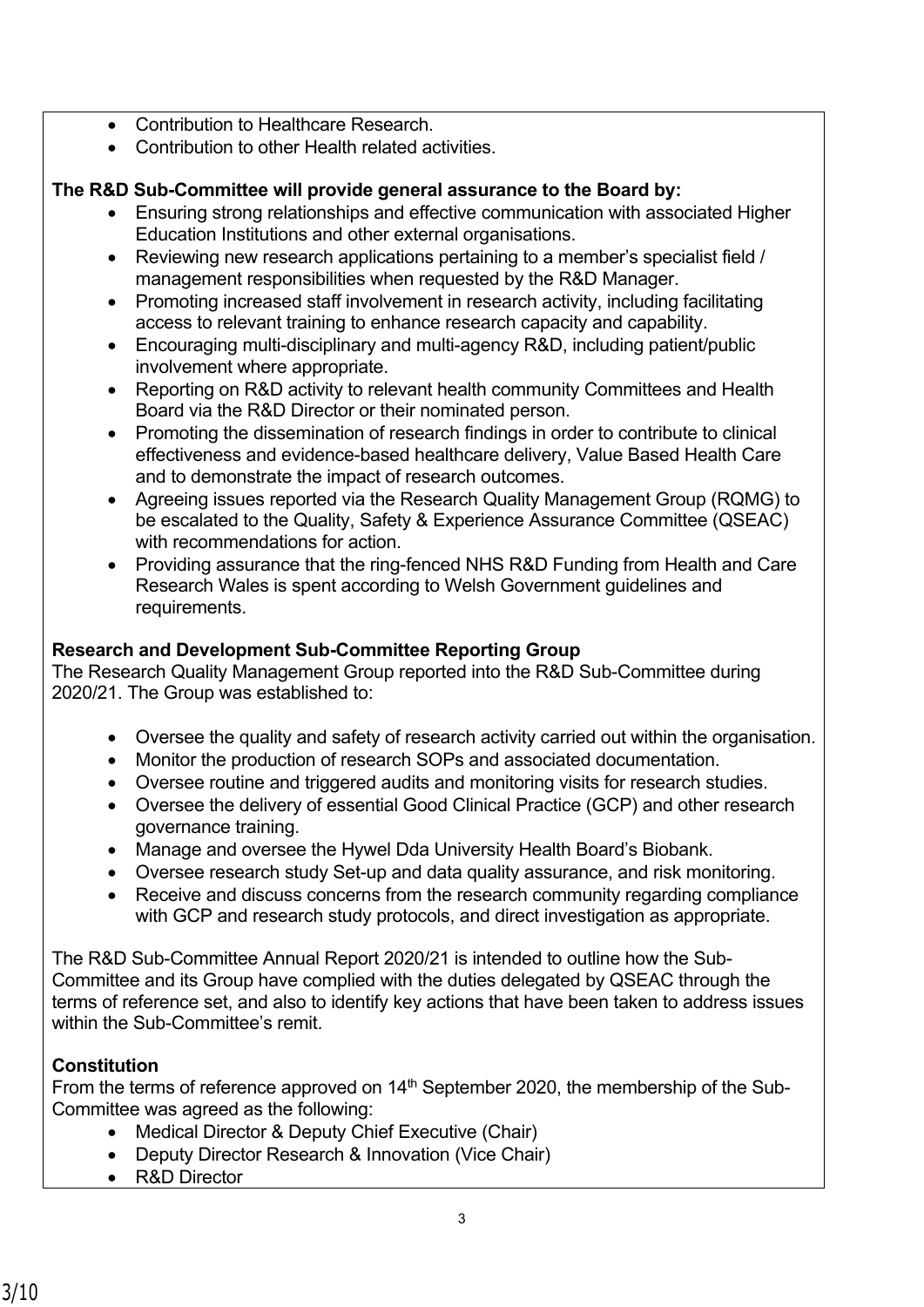- Deputy R&D Director
- Senior R&D Operations Manager
- Independent Member
- Assistant Director of Nursing (with a responsibility for research)
- Assistant Director of Therapies and Health Science (with a responsibility for research)
- Research active representatives acute sector, primary care, mental health
- A representative from Aberystwyth University
- A representative from Swansea University
- A representative from the University of Wales Trinity Saint David
- Director of Finance or deputy
- Head of Clinical Engineering
- Head of Medical Education and Knowledge
- Representative from the Division for Social Care and Health Research (DSCHR) Welsh Government – Health and Care Research Wales Workforce
- Representative from 3<sup>rd</sup> Sector Organisation
- Head of Research, Innovation & Improvement, Regional Partnership Board

## **Meetings**

Between March and July 2020, R&D Sub-Committee meetings were stood down due to the COVID-19 pandemic. For  $20<sup>th</sup>$  April 2020 and  $27<sup>th</sup>$  July 2020 when there were no Sub-Committee meetings, the Chair presented an update of R&D department activity to QSEAC at its meetings in June and August 2020.

From the R&D activity report to QSEAC in June 2020, Members were asked to note the current research activity being advanced by Hywel Dda University Health Board to support the national and international drive towards tackling the COVID-19 disease.

From the R&D activity report to QSEAC in August 2020, Members were asked to note that Health and Care Research Wales, Welsh Government, had requested that all R&D Departments put in place arrangements for restarting non COVID-19 research studies in view of the marked decrease in patients with the disease and the requirement to ensure all patients and staff are able to benefit from research. QSEAC was asked to receive an assurance from the R&D Restart Activity Report.

During 2020/21, the Sub-Committee met on 3 occasions and was quorate at all meetings.

R&D Sub-Committee meetings have been held on a bi-monthly basis as follows:

- $\bullet$  14<sup>th</sup> September 2020
- 9<sup>th</sup> November 2020
- $\bullet$  8<sup>th</sup> March 2021

The meeting scheduled for 11<sup>th</sup> January 2021 was cancelled due to the extreme pressures impacting on the R&D Department and acute hospital sites due to the second wave of the COVID-19 pandemic. The RQMG's updated Terms of Reference were approved by the R&D Sub-Committee via Chair's Action.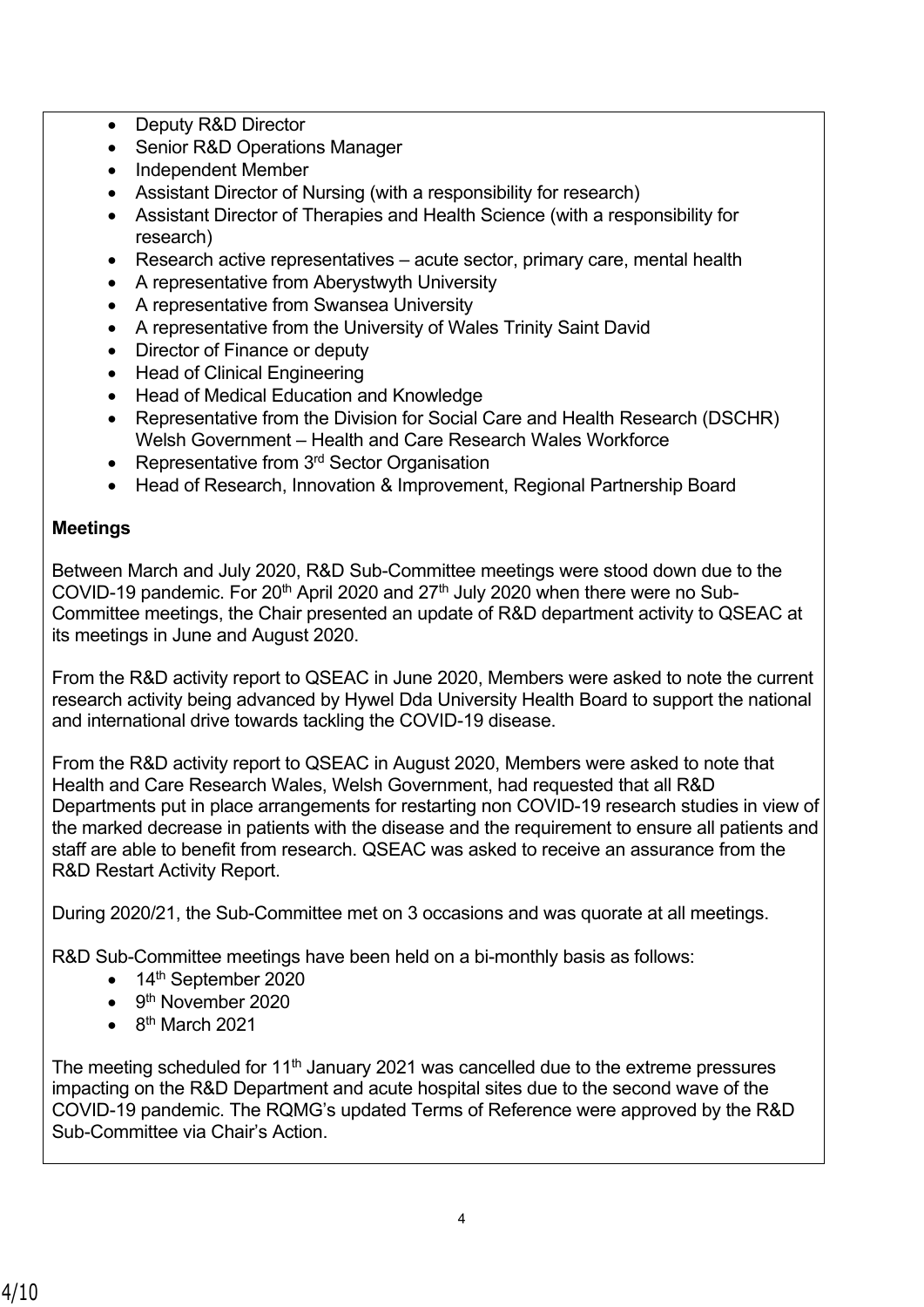As the R&D Sub-Committee is directly accountable to QSEAC for its performance, assurance to the Committee is provided via a formal written update report following each Sub-Committee meeting, which is received at the subsequent QSEAC meeting.

## **Sub-Committee Terms of Reference and Principal Duties**

In discharging its duties, the R&D Sub-Committee has undertaken work during 2020/21 against the following areas of responsibility in relation to its terms of reference:

**Feedback from Research Quality Management Group – written update reports from the** RQMG highlighting the key areas of work scrutinised and identifying key risks and issues and matters of concern, have been regularly received by the R&D Sub-Committee during 2020/21, including the following:

- The risk-based Research Governance Audit programme (Routine Audits and Monitoring Visits) was suspended in March 2020 due to COVID-19.
- Corrective And Preventative Action (CAPA) plans following Triggered (for cause) Audits were agreed and authorised on completion.
- Key risks, issues and matters of concern were scrutinised, and action plans to address these agreed via the Research Quality Assurance (QA) Team in liaison with other R&D Teams and the Health Board's research community.
- The Breast Cancer 'Oncotype Dx' trial handover was facilitated by the Quality Assurance Officer (Research) before the Study Coordinator left the Health Board.
- The Respiratory 'Fourier Transform Infrared (FTIR)' study Triggered Audit report was approved by RQMG Chair's Action and submitted to the Wales Research Ethics Committee 7 on 17<sup>th</sup> July 2020.
- Destruction of the 'FTIR' study human tissue samples was approved in compliance with both the Health Board's Biobank Policy (466) and the Human Tissue Authority License for Research.
- Progress updates received for the Health Board's Biobank Database development project with Aberystwyth University, and delays managed by the Biobank Database Project Group with appropriate escalation.
- Reviewed applications from internal and external researchers to receive surplus human tissue samples held in the Health Board's Biobank for their own research.
- Discussions held relating to establishing an independent Biobank Access Committee to consider requests for, and approve the release of, human tissue samples from the Health Board's Biobank.
- Guidance on preparing for Statutory Inspections by the Medicines and Healthcare products Regulatory Agency (MHRA) and the Human Tissue Authority (HTA) was developed for R&D staff and the research community.
- Continued progress on producing the UHB's portfolio of core R&D written controlled documents, with 14 documents approved by RQMG in August 2020, 20 documents approved in December 2020 and a further 5 documents approved in February 2021.
- Plans to develop a Research Quality Assurance metrics dashboard, for presentation to the R&D Strategic Management Team and R&D Sub-Committee to provide further assurance that research activities are being closely monitored and are conducted in line with recognised quality standards.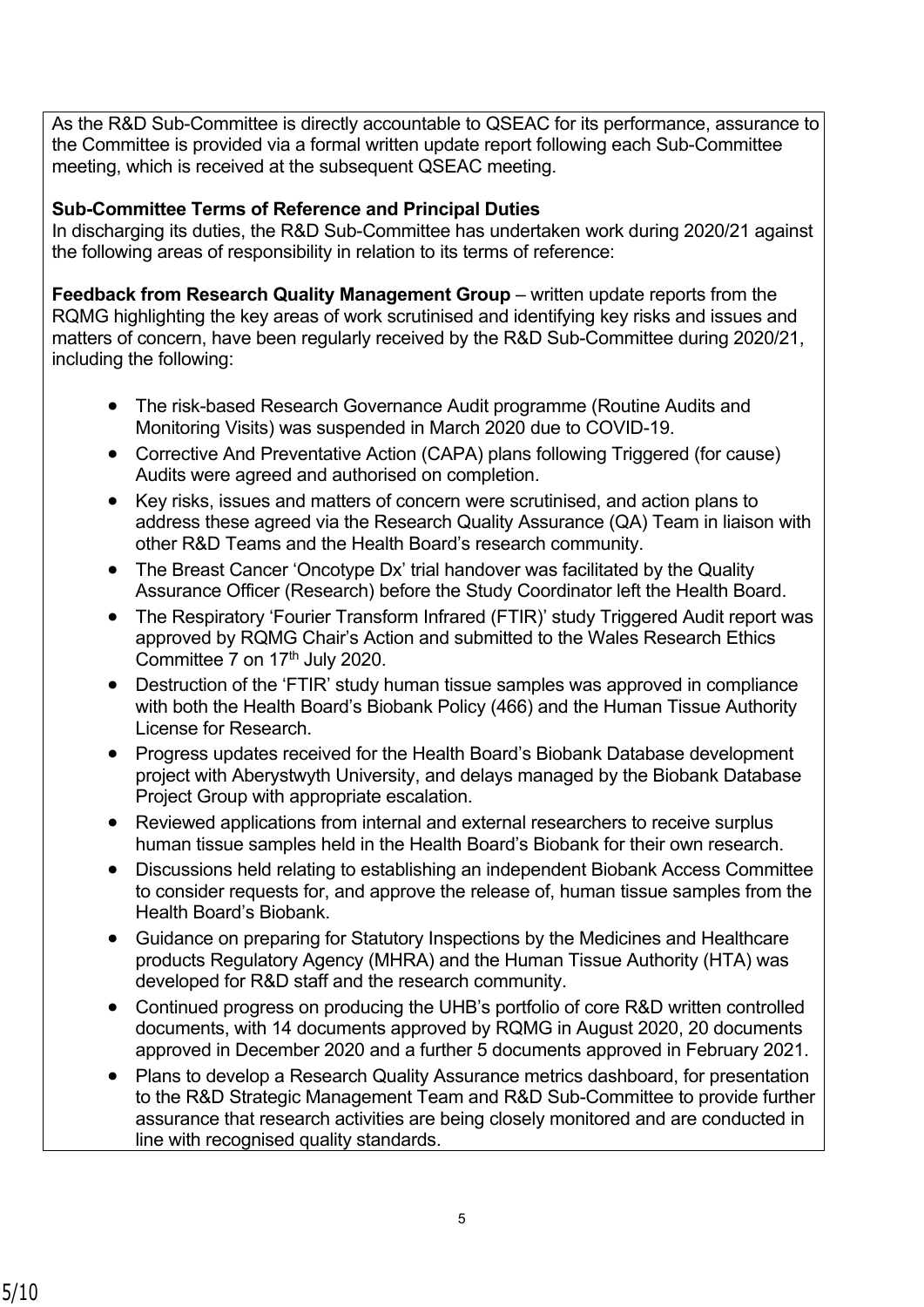- Agreed mechanisms to share lessons learned from adverse events and audit findings by incorporating learning into ongoing research training provision across the Health Board and its research partners, and when providing Research QA advice, mentoring, ad hoc training and guidance to novice and experienced researchers.
- Managed any research-related Adverse Events, Serious Adverse Events, Suspected Unexpected Serious Adverse Reactions (Clinical Trials of Investigational Medicinal Products) or Unanticipated Serious Adverse Device Effects (Clinical Investigations of Medical Devices) reported to the R&D Department via the R&D safety reporting process and/or the UHB's DATIX system.
- Prioritised and monitored progress with R&D written controlled documents including Policies, Procedures, Guidelines, Checklists, Templates and Forms, consulting on and approving final versions.

*See Appendix 1 (to follow) for the Research Quality Management Group's Annual Report*  2020/21*.* 

## **Other Areas of Responsibility**

During 2020/21, the R&D Sub-Committee also received, and considered the following:

- Activity reports from the Sponsorship Review Panel (SRP) established to consider whether, for in-house research proposals, the Health Board is able and willing to fulfil its responsibilities as Sponsor as laid out in the UK Policy Framework for Health and Social Care Research (2017).
- Details of research proposals considered by the SRP in terms of scientific quality and validity; information use and dissemination, including value and impact of findings; health and safety of researchers and participants; finance, resource use and Intellectual Property Rights.
- A 'Pathway to Portfolio' grant programme was set up in July 2020, with applications assessed by the SRP and a recommendation for award of funding made to the R&D Strategic Management Team. This initiative would run quarterly, with one award made to date.
- Continuing increased oversight of Investigator research accounts to ensure robust financial governance and implementing the recommendations of the All Wales NHS R&D Finance Policy (2017).
- Overseeing the R&D department's financial reporting to Health and Care Research Wales to demonstrate compliance with the 'Purpose and Use of NHS R&D Funding Guidelines'; ensuring that the Annual Spending Plan, Quarterly Financial Returns and Annual Financial Returns were submitted to Welsh Government on time.
- Financial reports, noting that R&D was on track to break even for 2020/21 with no risk to the Health Board despite commercial trial income being reduced due to a decrease in commercial research. A commercial approach would be included as part of the strategy development process. Spending Plans had all been requested and no Investigator research accounts were at risk of being overdrawn.
- An analysis of the strengths and weaknesses in the R&D department's Grant capture history was requested in order to involve the Health Board's University partners and consider future targeting.
- Three R&D written controlled documents were ratified by the Sub-Committee in November 2020: SOP, Flow Chart and Form for Reporting Research-Related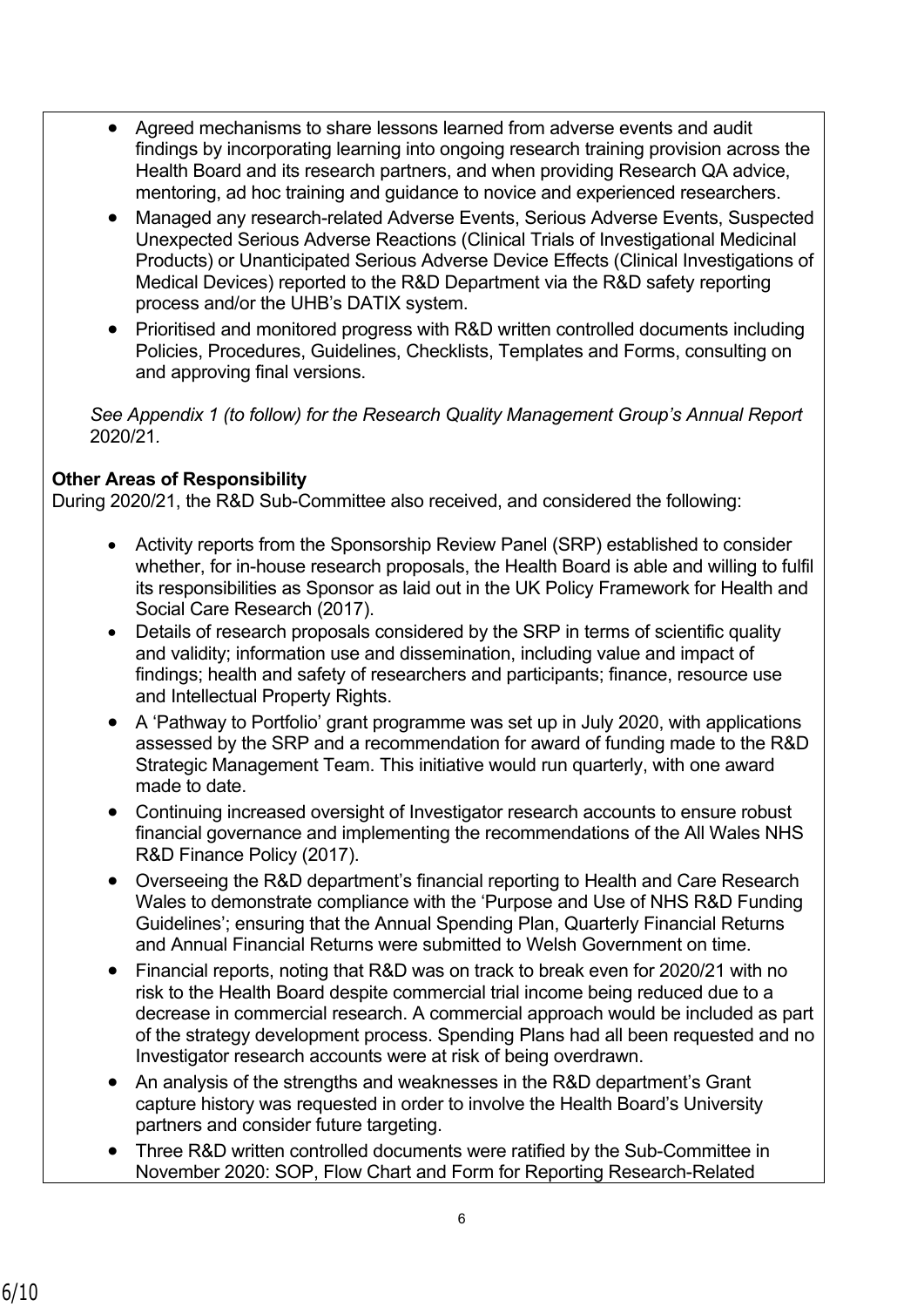Adverse Events/Serious Adverse Events, which had been expedited for approval in April/May 2020 for a COVID-19 Clinical Investigation of a Medical Device. The RQMG Chair and the R&D Strategic Management Team Chair had granted 6-month interim approval with a requirement to receive full R&D Sub-Committee approval.

- The Sub-Committee noted in November 2020 that 60% of the core R&D SOPs had been completed, and requested details of which SOPs potentially posed a risk if they were not in place in order to prioritise these. The remaining core SOPs were completed by the end of December 2020. The Sub-Committee recognised that this has been an enormous piece of work and the Research Quality Assurance Team were commended for their progress.
- Summary reports from the R&D Operational Leadership Group, established in 2020, to oversee the operational objectives of the R&D department; scrutinise individual team performance, quality and governance issues, financial matters and identify potential risks; address issues escalated from the Researcher Development, Research Delivery, Research Study Set-up and Research Quality Assurance Teams; look forward and advise on developing the service; produce action plans to progress improvement and development and mitigate risks; identify issues to be escalated to the R&D Strategic Management Team for information and decisions.
- Between September 2019 and January 2020, the R&D department had been subject to an internal audit to assess the adequacy of arrangements for the management of R&D to provide assurance to the Audit & Risk Assurance Committee (ARAC) that risks material to the achievement of systems objectives were being managed appropriately. In January 2020, the overall decision of the auditors was that the Board could only take limited assurance that arrangements to secure governance, risk management and internal control were suitably designed and applied effectively, resulting in a moderate impact on residual risk to exposure until recommendations were implemented. A management response to address the recommendations was submitted to ARAC and a re-audit took place in August 2020 to establish the progress made in implementing the agreed actions. The re-audit concluded that the level of assurance as to the effectiveness of the system of internal control in place was reasonable assurance. A full report was submitted to ARAC in October 2020.
- Reports from the R&D Strategic Management Team, established to oversee the strategic objectives of the R&D department; the management of staff, prioritising and appointing new posts and making temporary posts permanent; ensuring compliance with the NHS R&D Finance Policy, and advising the research community on the Terms and Conditions affecting management of their Investigator research accounts.
- As the current R&D Strategy concludes in March 2021, work has been progressed to develop a new 3-5 year R&D strategy to cover innovation in addition to research. A discussion took place with active involvement of the three University representatives and a work plan was produced to develop the new strategy. Key issues discussed included the need to increase and diversify the R&D financial allocation focussing on areas to target for growth; the development of Clinical Engineering and Innovation Research; collaborations with three University partners and the two neighbouring Health Boards; the growth plan in Primary Care; the need for the new hospital to be considered; the need to consult Health and Care Research Wales, Welsh Government, to ensure the strategy is following the same trends. A final draft of the R&D Strategy was considered and approved by the Sub-Committee on 8<sup>th</sup> March 2021, to be submitted to QSEAC in April 2021 for final ratification.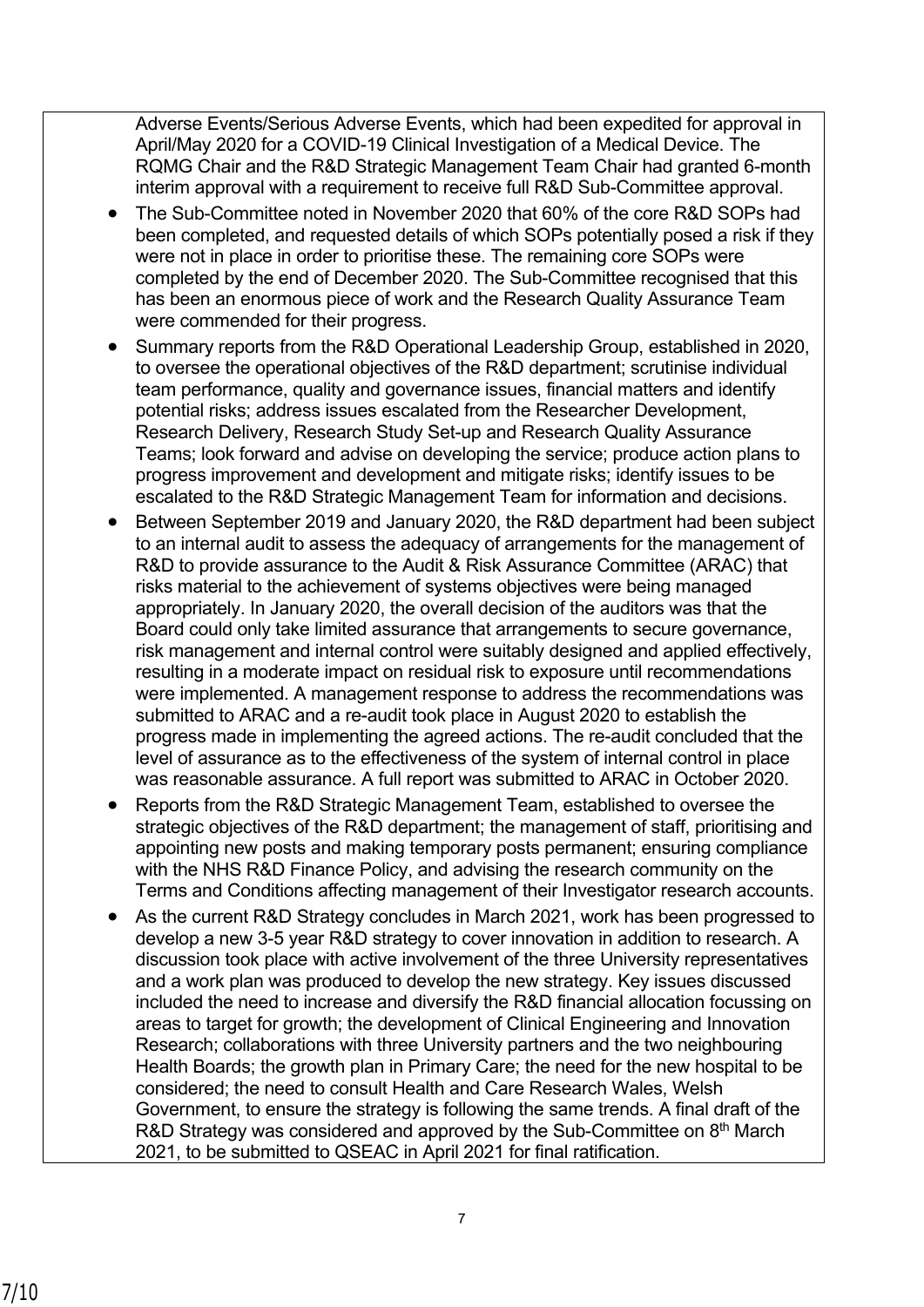- Welsh Government's forthcoming tri-annual review of the Health Board's University status was discussed. Although no report had been produced, it was noted that detailed discussions had taken place with the three local university partners, enabling information to be shared around bi-lateral relationships. The R&D Strategy also covers existing collaborations with partners and future research aspirations to support the Health Board's presentation to Welsh Government. Further examples of collaborations with local and other university partners were requested from the Sub-Committee members to support the presentation.
- The Good Clinical Practice Training Policy (822), approved by the RQMG on 18<sup>th</sup> February 2021 and by the R&D Strategic Management Team on 22<sup>nd</sup> February 2021, was ratified by the Sub-Committee on  $8<sup>th</sup>$  March 2021.

## **Key Risks and Issues/Matters of Concern**

During 2020/21, the following key risks and issues/matters of concern were raised to QSEAC:

- The lack of research facilities in Bronglais and Glangwili General Hospitals hindering their ability to open new portfolio research studies.
- The increase in the number of positive COVID-19 patients in the hospitals impacting on the ability of research delivery staff to keep a variety of studies open alongside the Urgent Public Health COVID-19 studies.
- Space has been allocated for the research facility in Glangwili General Hospital. Plans had been prepared however, the project was more expensive than anticipated and there are constraints on how R&D funding can be utilised. The Director of Finance has been made aware and has agreed to provide support where necessary.
- In August and November 2020, there were nine active risks for R&D on the Risk Register, with the Sub-Committee receiving assurance on the management of these risks.
- In March 2021 there were eight active R&D risks with robust management plans to mitigate and resolve these.

## **Matters Escalated to Quality, Safety & Experience Assurance Committee**

During 2020/21, the following matters requiring QSEAC level consideration or approval were raised:

- In May 2020, QSEAC was asked to note the Urgent Public Health research activity being advanced by the Health Board to support the national and international drive towards tackling the COVID-19 virus.
- In August 2020, QSEAC was asked to note the following risks:
	- o Risk 148 Lack of dedicated research space on the acute hospital sites, which was also related to:
	- o Risk 556 Failure to increase the number of research studies a Key Performance Indicator (KPI).
	- o Risk 557 Failure to increase the opportunity for people to participate in research – a KPI.
	- o Risks 915 and 916 Unsafe working environments in the research laboratory in Prince Philip Hospital and in the laboratory space in Glangwili General Hospital.
	- o Risk 952 Lower than expected income from commercial studies and grants.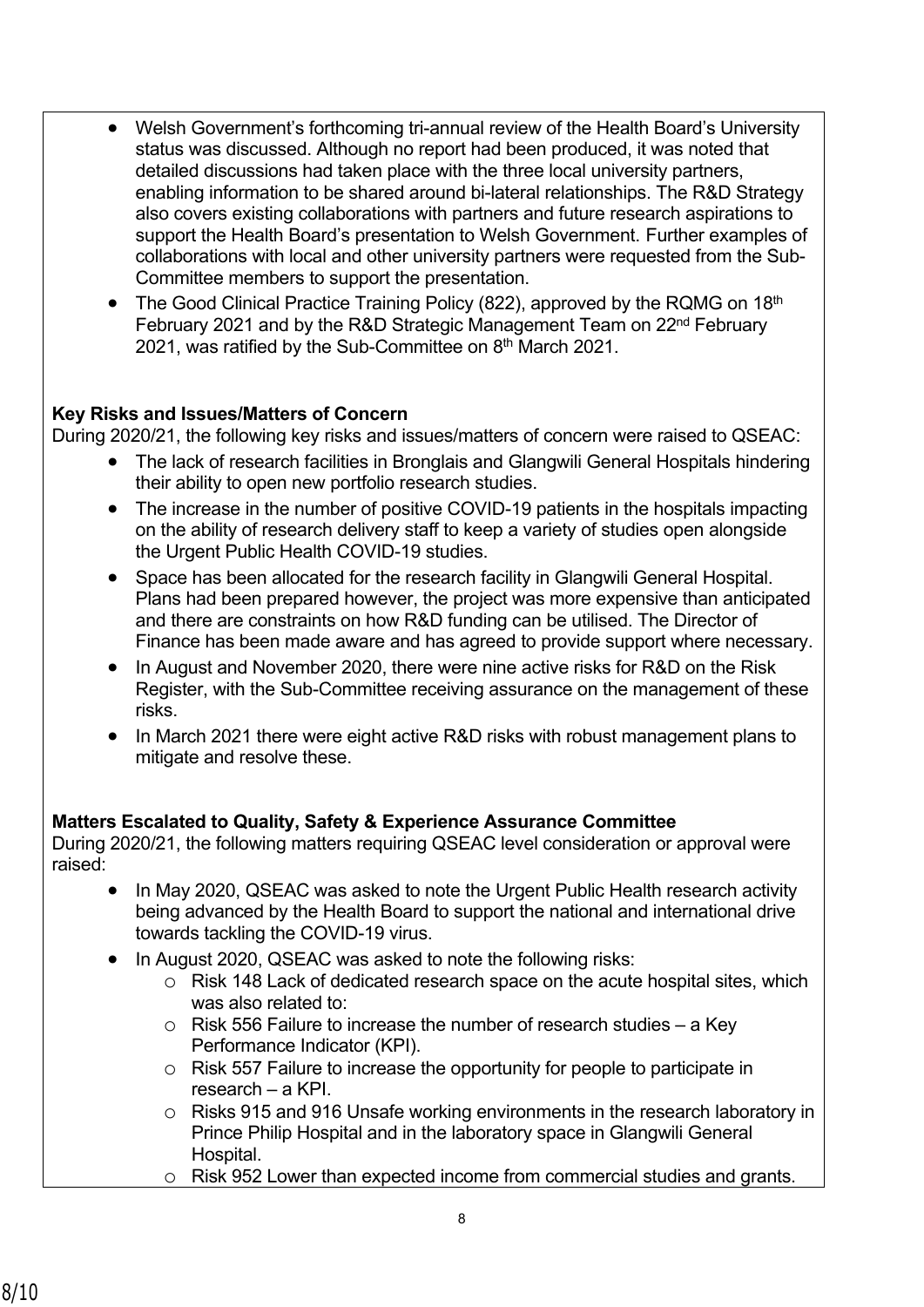• In November 2020, given the significance of the R&D Strategy for the R&D Sub-Committee, it was agreed that the draft document would be appended to the R&D Sub-Committee Exception Report to QSEAC, in order to raise awareness of the work of the R&D Sub-Committee and also to provide QSEAC with an opportunity to provide feedback, whist the strategy is still in the development stage.

### **R&D Sub-Committee Developments for 2021/22**

The following developments are planned for the Research and Development Sub-Committee during 2021/22:

- Change of name from the Research and Development Sub-Committee to the Research and Innovation Sub-Committee.
- The Sub-Committee meetings will be structured into two parts: Part 1 Performance, Quality and Finance; Part 2 – Development and Innovation.
- The new Clinical Engineering, Research and Innovation department will also report regularly into this Sub-Committee as part of standing agenda item reporting.

**Argymhelliad / Recommendation**

To endorse the Research and Development Sub-Committee Annual Report 2020/21.

| Amcanion: (rhaid cwblhau)                                                                        |                                                                                                                                                                                                                                                                                  |
|--------------------------------------------------------------------------------------------------|----------------------------------------------------------------------------------------------------------------------------------------------------------------------------------------------------------------------------------------------------------------------------------|
| <b>Objectives: (must be completed)</b>                                                           |                                                                                                                                                                                                                                                                                  |
| <b>Committee ToR Reference:</b><br>Cyfeirnod Cylch Gorchwyl y Pwyllgor:                          | 10.4.1 Report formally, regularly and on a timely basis<br>to the Board on the Committee's activities. This<br>includes the submission of a Committee update<br>report, as well as the presentation of an annual<br>report within six weeks of the end of the financial<br>vear. |
| Cyfeirnod Cofrestr Risg Datix a Sgôr<br>Cyfredol:<br>Datix Risk Register Reference and<br>Score: | Not Applicable                                                                                                                                                                                                                                                                   |
| Safon(au) Gofal ac lechyd:<br>Health and Care Standard(s):                                       | Governance, Leadership and Accountability                                                                                                                                                                                                                                        |

| Effaith/Impact:                                                                                                                                                                       |                            |
|---------------------------------------------------------------------------------------------------------------------------------------------------------------------------------------|----------------------------|
| <b>Ariannol / Financial:</b><br><b>Ansawdd / Patient Care:</b><br><b>Gweithlu / Workforce:</b><br><b>Risg / Risk:</b><br><b>Cyfreithiol / Legal:</b><br><b>Enw Da / Reputational:</b> | Included within the report |